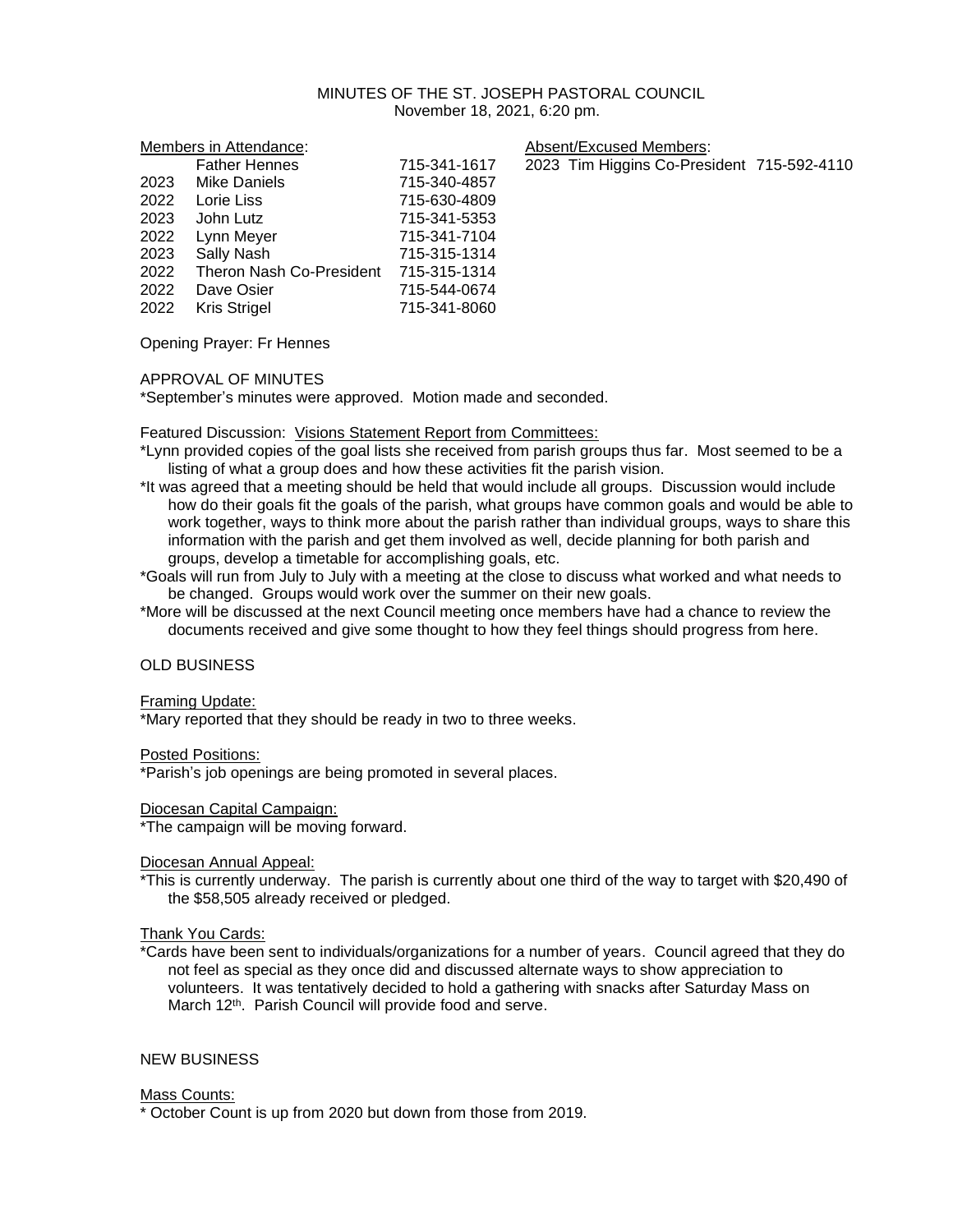Convocation, Ideas, and Implementation:

\*Members who attended the convocation shared their experience. Overall, they were pleased with the sessions they attended. Attendees agreed that it should be held again.

\*Discussion took place as to how to apply some of the ideas presented to St. Joseph's. The Alpha programs was explained to the group. It encourages communication with discussion of questions and listening to what people are feeling. A subcommittee was formed to investigate the Alpha program and get back to Council with more information. Mike and Theron volunteered to be part of the subcommittee.

Synod of Synodality:

\*The Pope is asking for input from community/parish councils on their concerns of the day. These will be discussed at the next synod

Holiday Basket Project:

\*Parish Council collects money annually from Council members to donate baskets to the families in need. Lori agreed to check into this further.

### Welcome Packets – Groups may design:

\*Committees can design their own leaflets which would be included in the parish welcome package for new members. These should be submitted to Father for review.

### COMMITTEE REPORTS

Parish Education:

\*No meeting was held.

Parish Family Life (Mary):

\*Committee met and worked on goals as requested by Council.

## Buildings & Grounds (John):

\*Walter has completed the projects on his agenda.

- \*Wyatt Street stairs: Committee was told steps need to be demolished and rebuilt to permanently fix the concerns as the rebar is too close to the surface. Father is waiting a response back from the city to see if a ramp would be required.
- \*Walter's wish list for parish: new blower for leaves and snow with vacuum capabilities as well as an industrial edger. He would like to be involved in the purchase of these items.

### Call to Justice Committee (Sally):

\*October's Meal of Hope had approximately fifteen people in attendance. November's event was drivethrough only. Thirty-four meals were distributed with eight people showing up on bicycles. A few attendees were from the local warming center. A meeting will be held in January to discuss more ways to help the community.

# Sacred Worship Committee (Kris):

*November*

The Feature discussion was about the Deanery Convocation.

\*Memorial Mass is all set and will be on November  $6<sup>th</sup>$  at 9:00 am. Thanksgiving mass is at St. Stephen's this year. Immaculate Conception mass will be at 8:00 am at St. Joe's.

\*In Advent, the Sign of Peace will be reinstated. Song books will be back in the pews the first week of Advent also.

\*Christmas Mass: Kid's Noel Mass will not have the mime play but will have roles for children at Mass. Practice will be right before mass at 3:15 pm on Christmas Eve. Christmas Day 10:30 am Mass. No Mass at 4:00 pm on Christmas day.

\*One decade of the rosary before the final blessing on weekend masses went well.

\* St. Joe's is getting a special calendar focusing on the Saints on the altar and the ambo.

\*Ann Keifer has agreed to be the coordinator for ushers on Holy Days.

\*In Advent, Sacred Worship will be sending out Birthday cards to all ministers currently serving. \*No update on the Director of Music